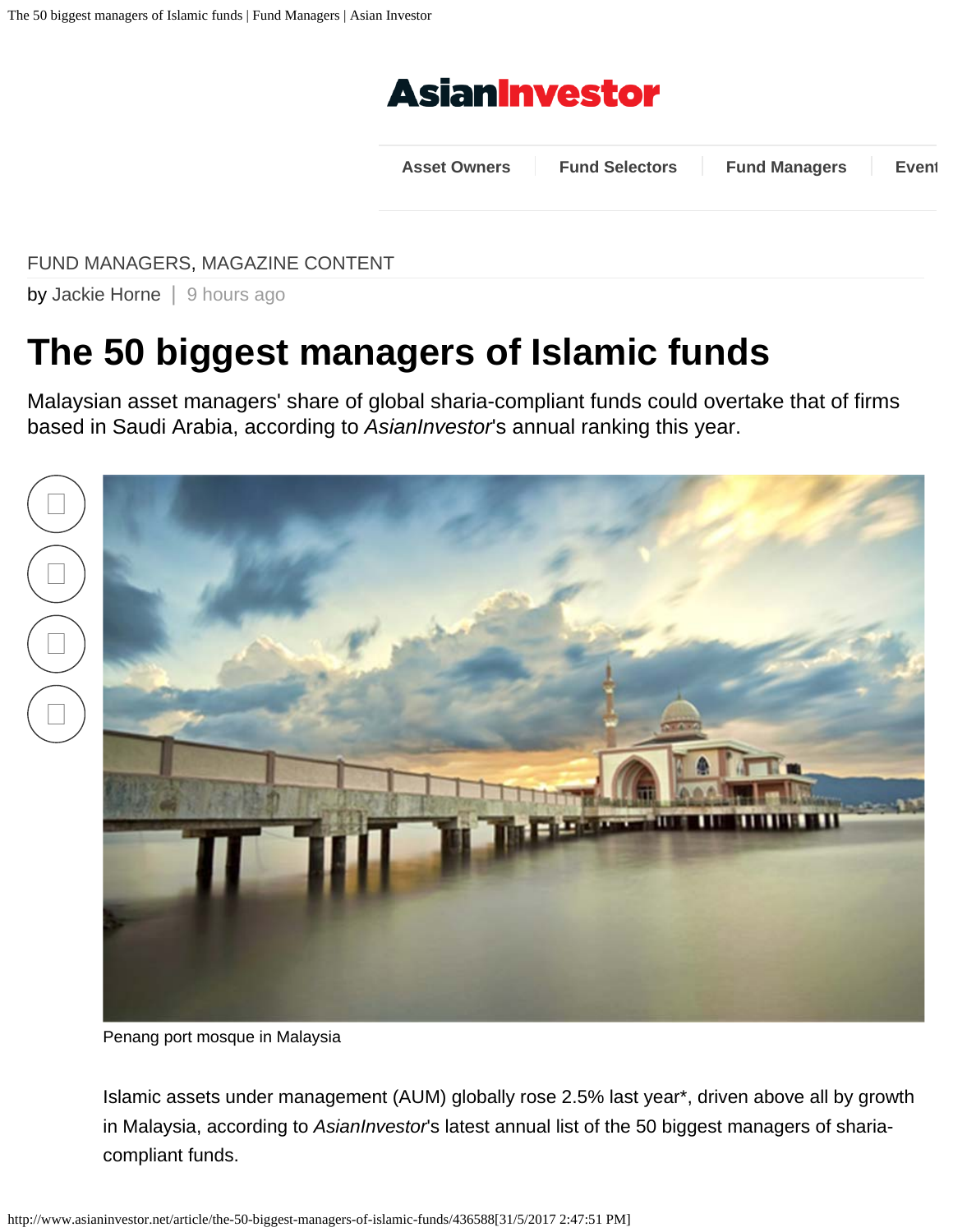In fact, Malaysia will in 2017 overtake Saudi Arabia to account for the largest pool of Islamic funds, if last year's trend continues. Islamic assets managed in Malaysia grew 11.6% to \$22.23 billion in 2016, putting the country only \$1.87 billion behind Saudi Arabia, which recorded a 6.9% drop to \$24.1 billion in the same period.

Together, the two countries accounted for more than 70% of assets run by the 50 biggest Islamic fund managers (including pooled funds and segregated accounts), with 37.1% (Saudi Arabia) and 34.2% (Malaysia).

Meanwhile, Pakistan saw particularly impressive growth, with its sharia AUM doubling, albeit from a small base. It grew from \$770.3 million in 2015 to \$1.42 billion in 2016, giving the country a 2.2% share of our ranking's universe.

Public equity remains the largest sub-sector of Islamic funds, accounting for 34.5% of total AUM, up 2.2% compared to 2015. This marks a turnaround, given that these assets fell 16% year-on-year to 2015.

The AUM of funds invested in sukuk (so-called Islamic bonds) and money market instruments also rose during 2016. This sector ended the year at \$27.73 billion, up 2.3% on 2015, as compared to a 4% drop in 2015.

However, Islamic alternative investments, including private equity, recorded a 9.9% fall to \$5.89 billion in AUM. This equated to a 6.8% share of sharia AUM at the end of 2016 compared to 10.1% in 2015. Fund managers attributed the poor performance to volatile markets, with investors going long cash until fundamentals improve.

## **Saudi concerns**

Saudi Arabia performed particularly poorly because of outflows from money market funds (MMFs). Combined, the country's sukuk and money market funds posted a \$1.65 billion (11.24%) AUM drop in 2016.

Fund managers said this was thanks to retail investors being especially sensitive to falling oil prices, which bottomed out at the start of 2016, and the Kingdom's national transformation programme: Saudi Vision 2030.

"There's no doubt that 2015 and 2016 were tough years for the industry as a whole," commented Zaheeruddin Khalid, chief investment officer at Jadwa Investment in Riyadh. "However, there was a turnaround in the fourth quarter of 2016, and there've recently been good inflows into public equities, in part because investors expect Saudi Arabia to be included in the global emerging market indices over the next couple of years."

#### **Malaysian moves**

But for now industry innovations in Malaysia are having the biggest impact. Franklin Templeton's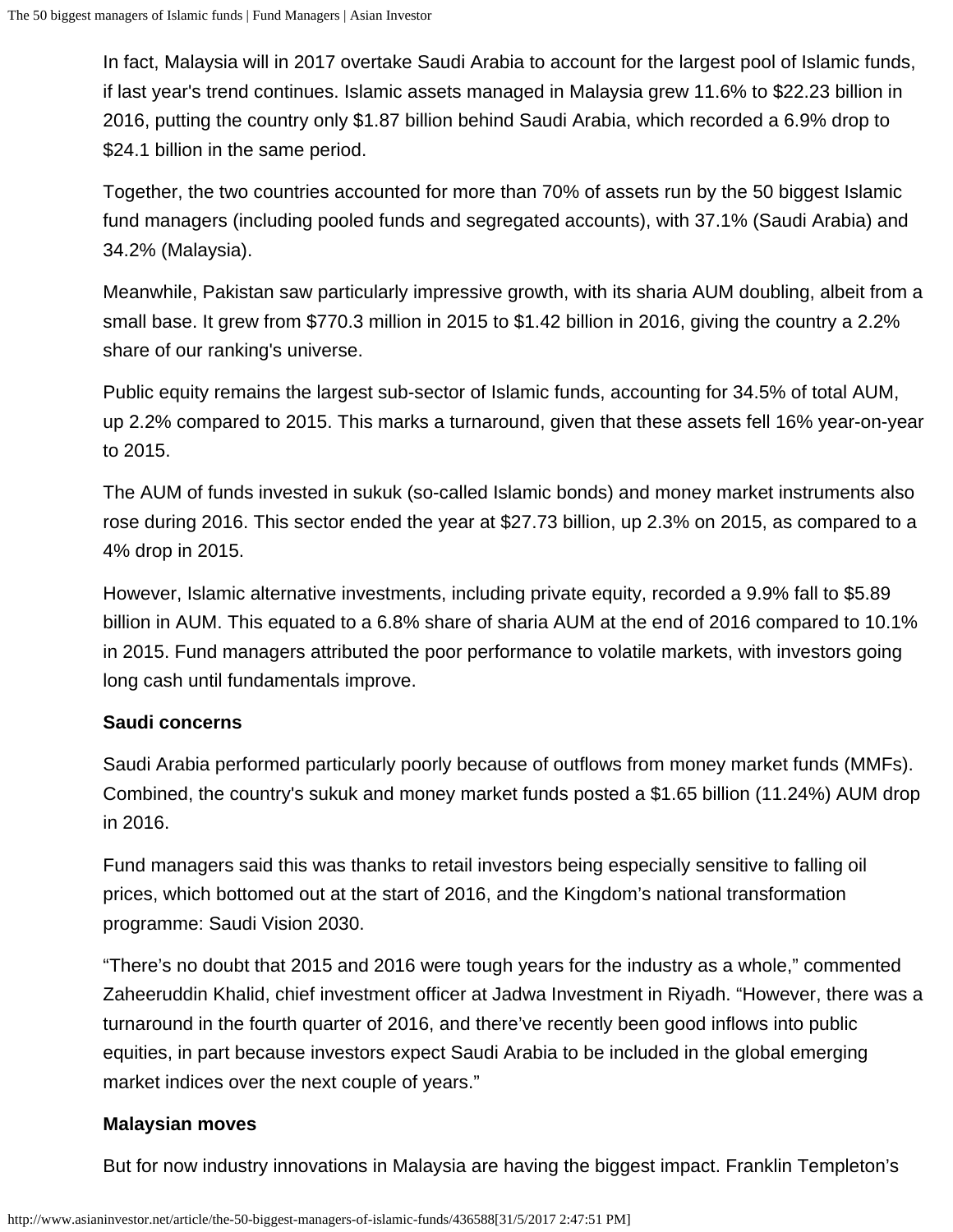former Malaysia head, Sandeep Singh, pointed to the impact of the Employee Provident Fund's (EPF) [move to establish a separate Islamic 'sleeve'](http://www.asianinvestor.net/article/malaysias-epf-readies-25bn-sharia-fund/427105) in its portfolio, making it the first global pension fund to do so.

Moreover, Kwap, Malaysia's civil servants' retirement fund, is looking ultimately [to make its entire](http://www.asianinvestor.net/article/kwap-to-go-fully-sharia-may-cut-return-target/428053) [portfolio sharia-compliant](http://www.asianinvestor.net/article/kwap-to-go-fully-sharia-may-cut-return-target/428053), as it emerged in July last year.

At the start of January, EPF said its members had taken up M\$59.03 billion (\$13.3 billion) of the initial M\$100 billion fund allocated for *Simpanan Shariah*, the sharia-compliant portfolio run on segregated basis within the main pension fund. This is likely to have a progressively greater impact on *AsianInvestor*'s annual rankings since EPF hopes to increase the fund's assets by about M\$25 billion each year.

"Willis Towers Watson ranks [EPF] the world's 14th largest pension fund," said Singh, who became head of central/eastern Europe, the Middle East and Africa at Franklin Templeton in January. "So when they make a move like this, it has the potential to significantly alter the dynamics of the sharia-compliant industry."

*\* The overall 2016 AUM figure was affected by an editorial decision concerning BlackRock. In 2015, the US asset manager said it had \$21.1 billion in Islamic AUM, making it the world's largest manager of such assets. However, this year it declined to provide a figure, so AsianInvestor took its publicly stated \$429 million figure for its exchange-traded funds. On this basis, overall global Islamic AUM fell 22.8% to \$64.83 billion last year. However, excluding BlackRock's assets from the equation results in a 2.5% increase in sharia AUM during 2016.*

| The 50 biggest managers of Islamic assets |                                        |                 |                                    |               |                |  |  |
|-------------------------------------------|----------------------------------------|-----------------|------------------------------------|---------------|----------------|--|--|
|                                           | Rank Company                           | <b>Country</b>  | <b>Total AUM (US\$</b><br>million) | YoY<br>growth | 2015<br>rank   |  |  |
| 1                                         | <b>NCB Capital</b>                     | Saudi<br>Arabia | 7,445.9                            | $-10.2%$      | 2              |  |  |
| 2                                         | <b>Public Mutual</b>                   | Malaysia        | 7,232.1                            | 1.8%          | 3              |  |  |
| 3                                         | Jadwa Asset Management                 | Saudi<br>Arabia | 6,599.3                            | 24.9%         | 4              |  |  |
| $\overline{4}$                            | CIMB Islamic                           | Malaysia        | 4,890                              | 3%            | 5              |  |  |
| 5                                         | Samba Capital                          | Saudi<br>Arabia | 3,137                              | $-5.4%$       | 6              |  |  |
| 6                                         | Saturna Capital                        | US              | 2,972                              | $-8.6%$       | $\overline{7}$ |  |  |
| $\overline{7}$                            | Maybank Asset Management               | Malaysia        | 2,953.6                            | 44.7%         | 11             |  |  |
| 8                                         | Asian Islamic Investment<br>Management | Malaysia        | 2,470                              | $-16.6%$      | 10             |  |  |
|                                           |                                        |                 |                                    |               |                |  |  |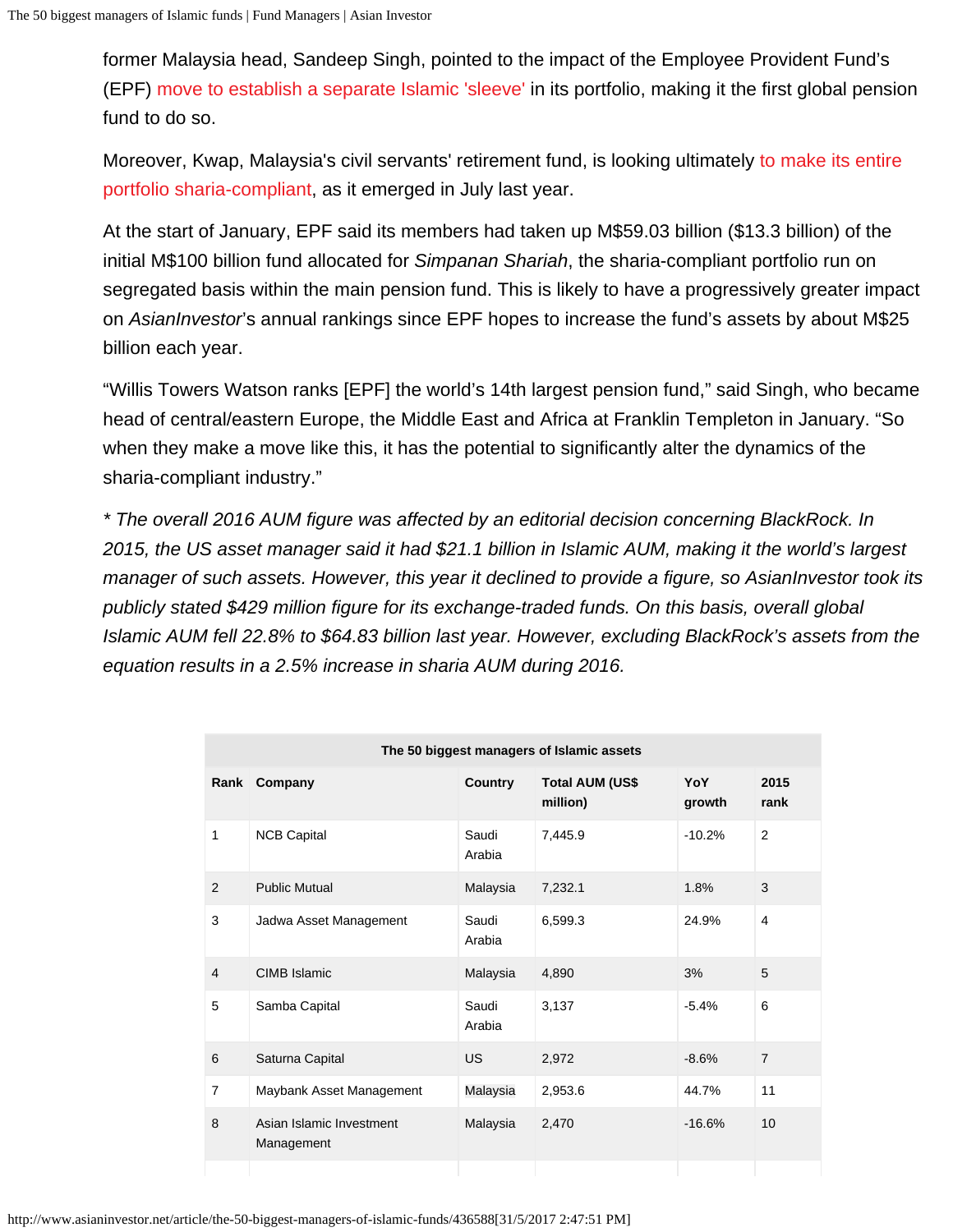### The 50 biggest managers of Islamic funds | Fund Managers | Asian Investor

| 9  | Absa Capital                           | South<br>Africa | 2,086.3  | 3.8%      | 12                       |
|----|----------------------------------------|-----------------|----------|-----------|--------------------------|
| 10 | Al Rajhi Capital                       | Saudi<br>Arabia | 2,023.5  | $-33.3%$  | 8                        |
| 11 | Amlnvest                               | Malaysia        | 2,002    | 16.6%     | 14                       |
| 12 | Franklin Templeton Investments         | <b>US</b>       | 1,784.8  | 12%       | 15                       |
| 13 | <b>HSBC Saudi Arabia</b>               | Saudi<br>Arabia | 1,635    | $-30.9%$  | $\boldsymbol{9}$         |
| 14 | RHB Asset Management                   | Malaysia        | 1,455    | $-37.2%$  | 19                       |
| 15 | Eastspring Investments                 | Singapore       | 1,367    | 16%       | 17                       |
| 16 | Oasis Crescent Management              | South<br>Africa | 1,3517   | 18.8%     | 18                       |
| 17 | <b>BNP Paribas Investment Partners</b> | France          | 1,321.2  | $-13.3$   | 16                       |
| 18 | <b>Riyad Capital</b>                   | Saudi<br>Arabia | 1,315.9  | $-27.7%$  | 13                       |
| 19 | <b>ANB Invest</b>                      | Saudi<br>Arabia | 1,208    | 20.6%     | 21                       |
| 20 | Amundi Asset Management                | Singapore       | 1,083.9* | $2.3\%$ * | 20                       |
| 21 | Al Meezan Investment<br>Management     | Pakistan        | 914.1    | 44.9%     | 24                       |
| 22 | Al Rayan Investment                    | Qatar           | 861.5    | 1%        | 22                       |
| 23 | Nomura Investment Management           | Japan           | 854.6    | 16.9%     | 23                       |
| 24 | Aberdeen Asset Management              | <b>UK</b>       | 657.2    | 8.1%      | 25                       |
| 25 | Rasmala Investment Bank                | <b>UAE</b>      | 458.6    | 23.7%     | 28                       |
| 26 | BlackRock/iShares+                     | UK/US           | 429      | $-98%$    | 1                        |
| 27 | <b>NBAD Asset Management</b>           | <b>UAE</b>      | 418      | 95.8%     | 31                       |
| 28 | Alawwal Invest Company                 | Saudi<br>Arabia | 394.3    | 6%        | 27                       |
| 29 | <b>Falcom Financial Services</b>       | Saudi<br>Arabia | 344.8    | $-17%$    | 26                       |
| 30 | Manulife Asset Management              | US              | 341      | $-5.2%$   | 30                       |
| 31 | NBP Fullerton Asset Management         | Pakistan        | 331.4    | 151.8%    | 39                       |
| 32 | Markaz                                 | Kuwait          | 307.3    | $-16.6%$  | 29                       |
| 33 | i-VCap Management                      | Malaysia        | 290.9    | $-1.7%$   | $\overline{\phantom{0}}$ |
| 34 | Kenanga Investors                      | Malaysia        | 236.5    | 174.4%    | 42                       |
| 35 | Alfalah GHP Investment                 | Pakistan        | 178.9    | 2,227%    | -                        |
| 36 | Amana Mutual                           | Malaysia        | 176.2    | $-4.1%$   | 33                       |
| 37 | Global Investment House                | Kuwait          | 157.6    | 14.1%     | 37                       |
|    |                                        |                 |          |           |                          |